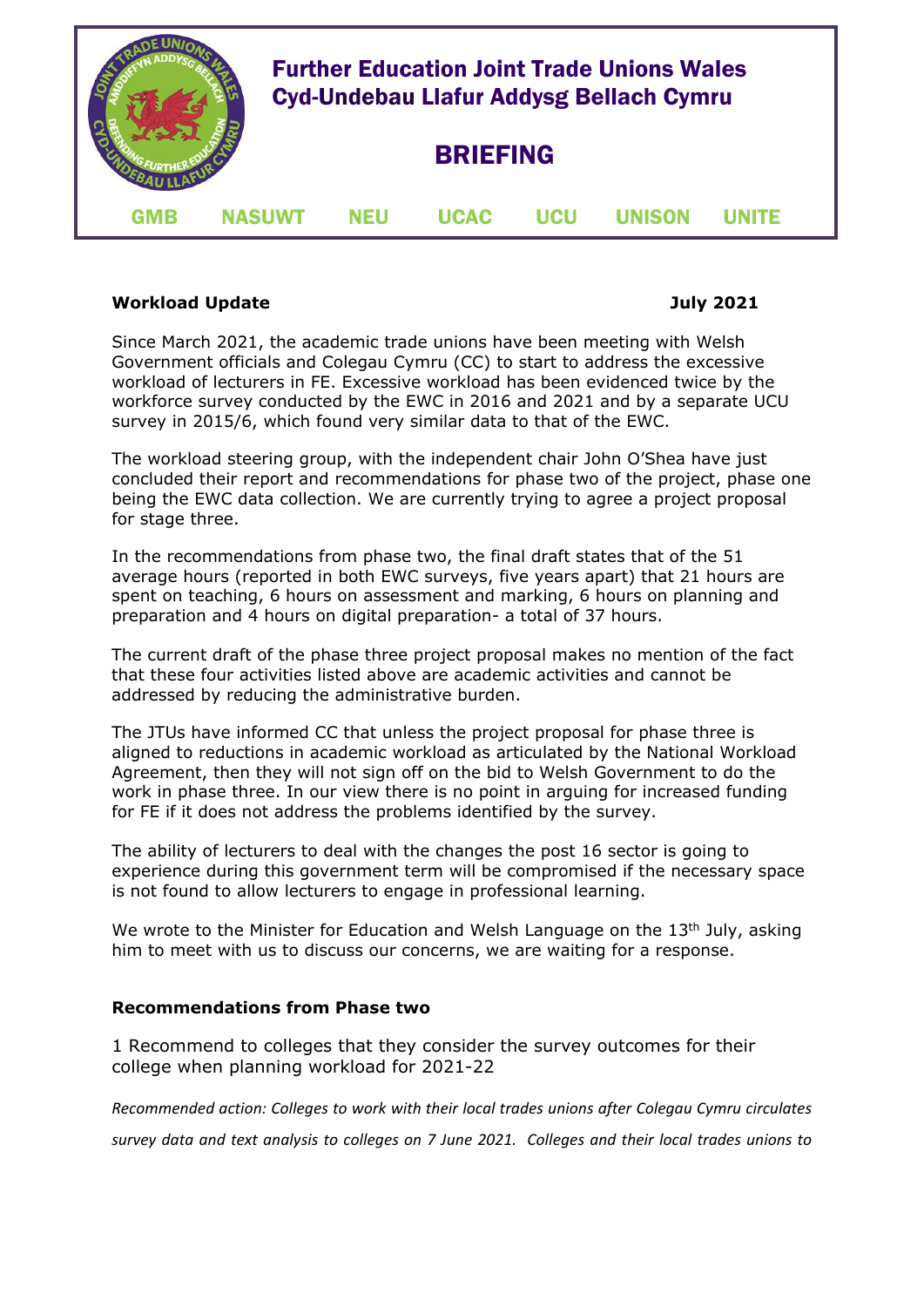*review their college data and jointly agree an action plan, by 30 November 2021, to improve wellbeing and workload in the college. The action plans will be shared and evaluated by the WNCFE.*

*Recommended action: WNCFE to consider revising workload agreement, by 30 July 2021, so that the current maximum of five hours working offsite is re-phrased so that there is an expectation (where it is mutually agreed) that lecturers will normally work at least five hours off campus during 2021-22.*

# 2. Well-being

*Recommended action: HR network to collect and share good practice on staff wellbeing (including with the curriculum and quality network by 31 October 2021 with a view to local discussions designed to improve lecturer wellbeing.*

*Recommended action: colleges to make full use of Hwb resources to develop wellbeing resources more efficiently – by 31 March 2022.*

*Recommended action: colleges to review outcomes of Well Aware project by 30 April 2022 and submit resource proposals as appropriate.*

## 3. Professional development

*Recommended action: HR network to collect and share (including with the curriculum and quality network and union learning representatives (ULRs)) good practice on professional learning by 31 October 2021 to facilitate local discussions; and then to work with Welsh Government on the outcomes of its post-16 workforce development project. This work will also feed into the outcomes of the professional learning pilots underway at Coleg Sir Gar and College Merthyr Tydfil*.

## 4. Supporting Learners

## *Recommended action:*

- *1. WNCFE to agree a twelve-month protocol to manage student expectations of lecturers outside of working hours by 31 July 2021.*
- *2. Colegau Cymru curriculum and quality network to identify and share practices in supporting students outside of timetabled sessions: by 31 October 2021.*
- *3. Welsh Government to commission research (possibly involving Jisc, by 31 October 2021, into best practice on how to support learners 'outside the classroom' in the digital age – the*